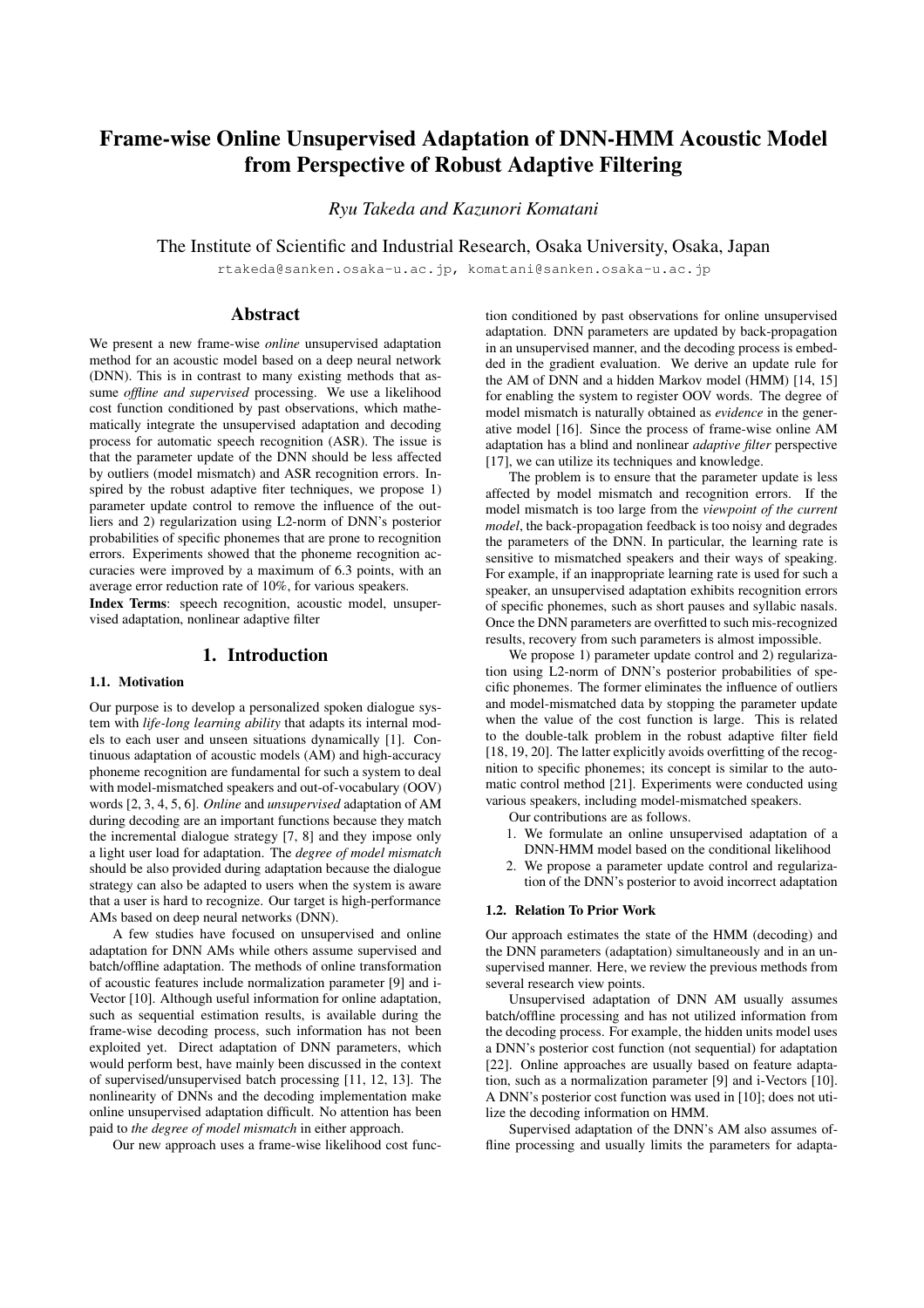tion, such as, by using a linear input network (LIN) [23] and others [11, 24, 25, 12]. Regularization based on the Kullback-Liebler (KL) divergence [26], and MAP estimation of DNN parameters [27] have been proposed to avoid overfitting. The details are summarized in [22].

The main difference between our work and adaptive filtering is the representation of the state space. Speech recognition deals with discrete states, while the adaptive filter estimates continuous states. For example, a dual Kalman filter simultaneously estimates continuous states and the parameters of the observation process [28, 29, 30]. Note that the DNN part of the DNN-HMM represents the *inverse* observation process of the state-space model.

# 2. Preliminary

## 2.1. DNN-HMM Model

A DNN-HMM is a kind of state-space model in which the likelihood is represented by the DNN. Given observations  $\mathbf{x}_{1:T}$  $\{x_1, ..., x_T\}$  with length T, their likelihood is formulated as

$$
p(\mathbf{x}_{1:T}) = \sum_{s_{1:T}} \prod_{t=1}^T \frac{p(s_t|\mathbf{x}_t; \Theta)p(\mathbf{x}_t)}{p(s_t)} p(s_t|s_{t-1}) \qquad (1)
$$

where  $s_{1:T} = \{s_1, ..., s_T\}$  are discrete hidden states corre-<br>sponding to  $\mathbf{x}_{1:T}$  and  $p(s_i|s_{i-1})$  is the transition probabilsponding to  $\mathbf{x}_{1:T}$ , and  $p(s_t|s_{t-1})$  is the transition probability.  $p(s_1|s_0)$  is defined as  $p(s_1)$  for notation. The likelihood  $p(\mathbf{x}_t|s_t)$  is converted into  $p(s_t|\mathbf{x}_t; \Theta)p(\mathbf{x}_t)/p(s_t)$  by using Bayes' theorem, and the point-wise posterior probability  $p(s_t|\mathbf{x}_t; \Theta)$  is modeled by a DNN with a parameter set  $\Theta$ .

## 2.2. Decoding and Naive Adaptation Cost

Automatic speech recognition is the problem of searching for a sentence  $W$  that maximizes the following posterior probability:

$$
p(W|\mathbf{x}_{1:T}) \propto p(W) \sum_{s_{1:T}} p(\mathbf{x}_{1:T}|s_{1:T}) p(s_{1:T}), \tag{2}
$$

where  $p(\mathbf{x}_{1:T} | s_{1:T}) p(s_{1:T})$  is an acoustic score based on Eq. (1), and  $p(W)$  is a language score. Here, the state space of  $s_{1:T}$  is characterized by the HMM topology and language model. The composed state space is usually represented by a weighted finite state transducer (WFST) [31].

As for the acoustic model, the following posterior probability  $p(s_t|\mathbf{x}_{1:t})$  at frame t is evaluated recursively during decoding:

$$
p(s_t|\mathbf{x}_{1:t}) = \frac{p(\mathbf{x}_t|s_t)p(s_t|\mathbf{x}_{1:t-1})}{\sum_s p(\mathbf{x}_t|s)p(s|\mathbf{x}_{1:t-1})} = \frac{p(s_t|\mathbf{x}_t)}{p(s_t)} \frac{p(s_t|\mathbf{x}_{1:t-1})}{Z_t}
$$
(3)  

$$
p(s_t|\mathbf{x}_{1:t-1}) = \sum_{s_{t-1}} p(s_t|s_{t-1})p(s_{t-1}|\mathbf{x}_{1:t-1}),
$$
(4)

where  $Z_t = \sum_{s,t} p(s_t|\mathbf{x}_t)p(s_t|\mathbf{x}_{1:t-1})/p(s_t)$  is a normal-<br>iration fector (ovidence) and  $p(s_t|\mathbf{x}_{1:t-1})$  is a noise probization factor (evidence), and  $p(s_t|\mathbf{x}_{1:t-1})$  is a prior probability obtained from the  $(t - 1)$ -th posterior probability  $p(s_{t-1}|\mathbf{x}_{1:t-1})$ . The evidence  $Z_t$  represents how well the model fits the data [16], and it can be used as a measure of model mismatch. Our insight is to utilize this evidence while *the traditional decoding formulation usually skips this normalization because it does not affect the final recognition results (only relative scores are required)*.

Naive unsupervised adaptation uses the cross-entropy as its cost function by regarding a recognition result as a correct label. For example, the posterior of the DNN,  $p(\hat{s}_t|\mathbf{x}_t)$ , is used in [10, 22]. The most likely state  $\hat{s}_t$  can sometimes be expressed as by  $\argmax_{s \in \mathcal{P}} (s_t|\mathbf{x}_t)$ , which is independent of the decoding process.

# 3. Proposed Method

Our approach consists of a posterior probability estimation using Eqs. (3) and (4) and an update of the DNN parameters, as shown in Fig. 1. Because the language model cannot be used directly during the *frame-wise* decoding because of the time-scale difference, our formulation focuses on the acoustic model. This also avoids the influence of the language-model mismatch.

# 3.1. Gradient based on Conditional Likelihood

The negative log-likelihood  $-\log p(\mathbf{x}_t|\mathbf{x}_{1:t-1})$  is our cost function for the DNN parameters. By considering a Markov process for the state-space model [16], i.e.,  $p(\mathbf{x}_t|\mathbf{x}_{1:t-1}) = \sum_{n} p(\mathbf{x}_t|\mathbf{x}_{1:t-1}) p(s_t|\mathbf{x}_{1:t-1})$  the instantaneous cost at frame t  $\sum_{s_t} p(\mathbf{x}_t|s_t) p(s_t|\mathbf{x}_{1:t-1})$ , the instantaneous cost at frame t<br>can be represented as can be represented as

$$
L_t(\mathbf{\Theta}) = -\log \sum_{s_t} \frac{p(s_t|\mathbf{x}_t; \mathbf{\Theta})p(\mathbf{x}_t)}{p(s_t)} p(s_t|\mathbf{x}_{1:t-1}), \qquad (5)
$$

where  $p(s_t|\mathbf{x}_{1:t-1})$  is the prior probability also used in the decoding by Eq. (4). Hereafter, we denote the DNN's posterior  $p(s_t|\mathbf{x}_t; \Theta)$  as  $P_{s_t}$  and the prior  $p(s_t|\mathbf{x}_{1:t-1})$  as  $\alpha(s_t)$ .

The gradient of the cost function is required to update parameters by back-propagation. Given that the prior  $\alpha(s_t)$  is a fixed constant, i.e., a past result, the gradient becomes

$$
\frac{\partial L_t(\Theta)}{\partial P_{s_t}} = -\frac{1}{\sum_s \frac{P_s}{p(s)} \alpha(s)} \frac{\alpha(s_t)}{p(s_t)} = -\frac{1}{Z_t} \frac{\alpha(s_t)}{p(s_t)}.
$$
(6)

Here,  $p(\mathbf{x}_t)$  cancels out. Since  $Z_t$  becomes large for the modelmatched  $x_t$ , the feedback is naturally weighted according to each data. Because the evaluation of all the states at each  $t$  in real time is time consuming, all probabilities are *approximated* using the current hypotheses during the search, as in a particle filter [32]. N-step gradients are calculated incrementally without updating the parameters for mini-batch processing.

Note that the same gradient can be derived from the Qfunction used in an EM algorithm [16]. Given the posterior probability  $q_{s_t} = p(s_t|\mathbf{x}_{1:t})$  with the current parameter set  $\bar{\mathbf{\Theta}}$ , the expectation of the negative log joint likelihood becomes

$$
\mathbb{E}_{s_t}[-\log \frac{P_{s_t}p(\mathbf{x}_t)}{p(s_t)}\alpha(s_t)] = \mathbb{E}_{s_t}[-\log P_{s_t}] + \text{const.}, \quad (7)
$$

where  $\mathbb{E}_{s_t}$  represents the expectation operator over  $s_t$  using  $q_{s_t}$ .

We use  $J_t(\Theta) = \mathbb{E}_{s_t}[-\log P_{s_t}]$  as the cost function because the calculation of  $p(\mathbf{x}_t)$  can be skipped, and its gradient also matches Eq. (6). Here,  $J_t$  represents a kind of similarity between the sequential and DNN's posterior probability. As this cost function is still nonlinear, some iterations may be required for the gradient-based update. Section 3.3 discusses the implementation of the parameter update and state search.

## 3.2. Update Control and Regularization

Here, we introduce a parameter update control for backpropagation to avoid overfitting to recognition errors and outliers. Because data with a large  $J_t$  are usually *outliers from the viewpoint of the current model*, the gradient of such data is noisy, and it degrades the parameters. We thus reduce the influence of such data by stopping parameter update via

$$
\frac{\partial J_t(\mathbf{\Theta})}{\partial P_{s_t}} = \begin{cases} -\frac{1}{Z_t} \frac{\alpha(s_t)}{p(s_t)} & (J_t(\mathbf{\Theta}) < T_c) \\ 0 & \text{(otherwise)} \end{cases}
$$
(8)

where  $T_c$  is a thresholding parameter.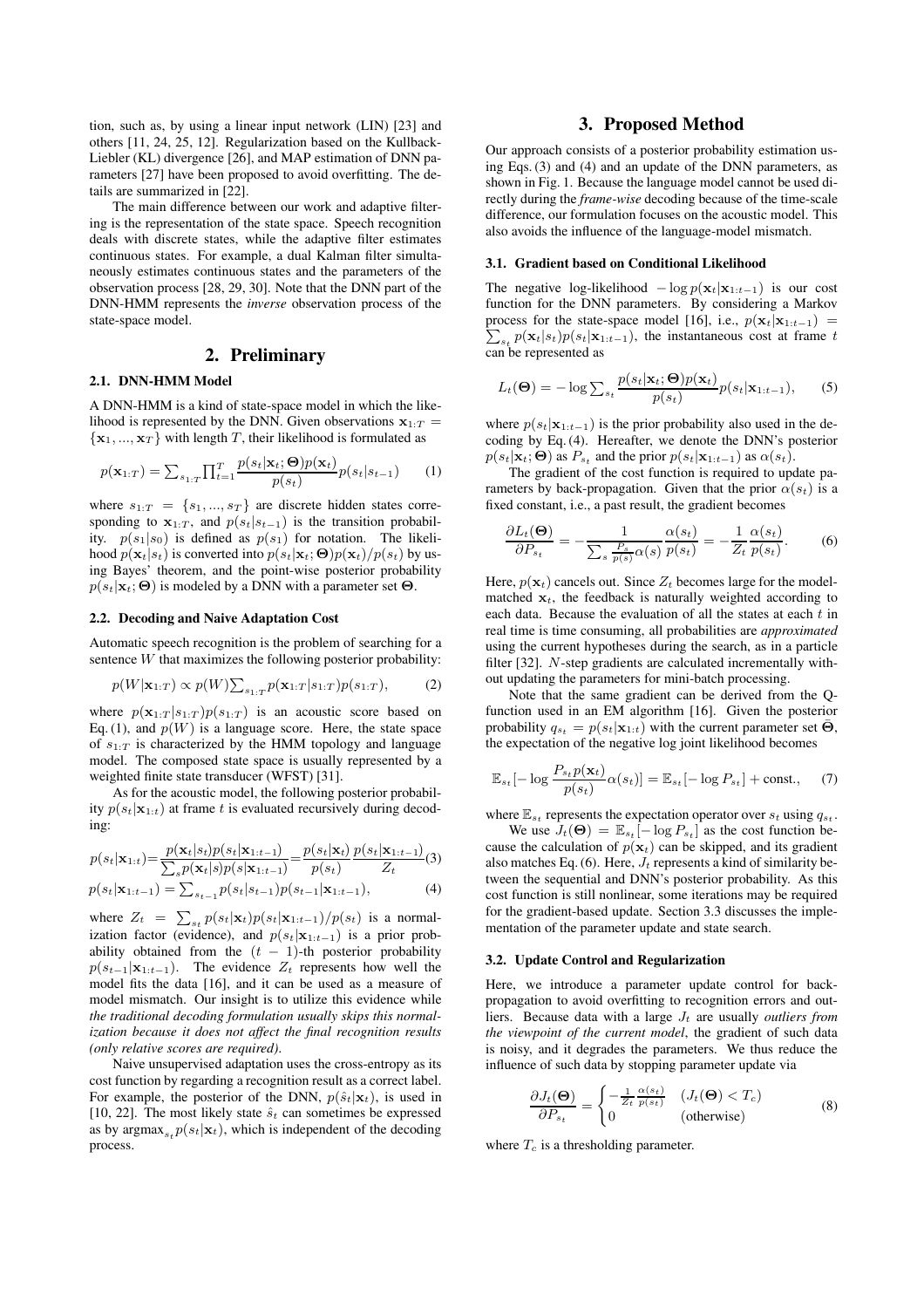



Figure 2: *Two adaptation styles*

We also regularize the DNN's posterior probability with the L2-norm; the following term is added to the cost function:  $Q_t = \lambda \sum_{s_t \in M} P_{s_t}^2$ , where  $\lambda$  is a weight parameter and  $M$  represents a set of states related with specific phonemes M represents a set of states related with specific phonemes, such as a short-pause. This regularization avoids increasing the posterior probability of the states more than is necessary, which is similar to [21]. The whole cost function then becomes  $G_t = J_t + Q_t$ . Other parameter-based regularizations [26] can be used if they mitigate overfitting, but our regularization directly avoids recognition errors.

#### 3.3. Styles of Decoding and Adaptation

The parameter update based on gradient methods may require iterations because of our actual cost function's non-linearity, and it is not clear how the decoding results are affected. We thus considered two styles of decoding and adaptation, as depicted in Fig. 2.

The first style (on the left side in Fig. 2) updates parameters once per data point, which is like an adaptive filter (pure stochastic gradient) [17]. Its implementation is simple because it involves only three steps: a) posterior probability calculation by Eq. (3) during the search, b) a gradient calculation by backpropagation, and c) parameter update.

The second style (on the right side in Fig. 2) updates parameters several times per data point, which fits parameters more to the local data. Its implementation is a little complicated, because it is necessary to restart the search after each parameter update to calculate the fine posterior probability with the new, updated parameter set. Additionally, if  $J_t$  is not increased after the parameter update because of a large learning rate, we must restart the search with the old parameter set and reduce the learning rate by multiplying it by a small value, such as 0.05.

## 4. Experiment

### 4.1. Experimental Setups

#### *4.1.1. Data*

We conducted experiments with speech data from the Corpus of Spontaneous Japanese (CSJ) [33]. The training set contains 223 hours of academic lecture presentations (by 799 men and 168 women). For the test set, we used the official evaluation sets (eval1, eval2 and eval3) defined in the CSJ, together with our original set (eval4) selected from two-speaker dialogue recordings (6 women and 2 men) in the CSJ. Here, eval4 was a modelmismatch set with respect to the training set in terms of both the acoustic and language models, with speakers sometimes laughing or murmuring in a low voice. The total size of the test set was 6 hours, with 38 speakers in total. 40 principal Japanese phonemes and their BIE (begin, inside, end) expressions were



Figure 3: *Joint distribution of log evidence and recognition accuracy for the baseline. Each point denotes a speaker.*

used. The phonemes in the training and the whole test set respectively numbered almost 10 million and half a million.

#### *4.1.2. Configurations*

Because our aim was to evaluate the adaptation scheme represented by Eq. (6), the structure of the DNN itself needed to match the mathematical model. Our DNN configuration closely followed the one described in [34], because the structure has no global parameters or recurrent structure, which satisfies the model assumptions. As the basic configuration followed [34]; we will only briefly explain it here. It consisted of featureextraction networks and fully-connected networks. The former network consisted of the mel-filterbank feature extraction, but the parameters were optimized by back-propagation. For example, it used a 10-ms frame shift, fast Fourier transform (512 dim.), absolute, linear projection (filterbank, 64 dim.), absolute, power (instead of log), frame concatenation, and linear projection (bottleneck, 256 dim.) functions. The fully-connected network had seven layers with a sigmoid function, and the number of nodes was 3072. The output layer was a softmax function. Note that *the DNN structure itself is not an important aspect from which to prove the validity of our idea and fundamental formulation.*

The HMM topology and tied-states were obtained by using the Kaldi recipe for the CSJ [35]. The number of tied-states used in the DNN was 9539. Our DNN was trained using a training set with a cross-entropy cost function and online training by Eq. (3) with supervision. AdaGrad [36] was used in both the training and adaptation phases, while keeping the cumulative gradient. The mini-batch size was 32 in both the training and adaptation phases. The prior  $p(s_t)$  was assumed to be uniform and set to 1, which did not affect the results in any aspect except scaling.

As constraint-like language models for the phoneme sequences, we used the OpenFST [31] and OpenGrm [37] toolkits to generate (W)FSTs for decoding. An FST without a language score was built by generating all possible Japanese syllable connections (*hiragana*) manually. The WFST for the phoneme Ngram  $(N = 8)$  was trained by using a phoneme transcription of the training set with 0.5-threshold Seymour pruning. A word language model was not used, because eval4 was an out-ofdomain set. The language model weight was set to 1.5, which performed the best.

Speech recognition was performed using our original WFST-based decoder with a 1-best Viterbi search. The continuous parameter update was applied to each speaker independently. The beam size for pruning was 150 (in log-scale), and the maximum number of kept hypotheses was limited to 6,000. To evaluate the pure, sequential adaptation performance, rescoring of the recognition results by using the word graph was not applied.  $T_c$  and  $\lambda$  were set to 4.0 and 1.0, respectively. They were selected from a few candidates. We considered /sp/, /q/, and /N/ as *specific* phonemes (non speech frame).

When we use the language model, two decoding processes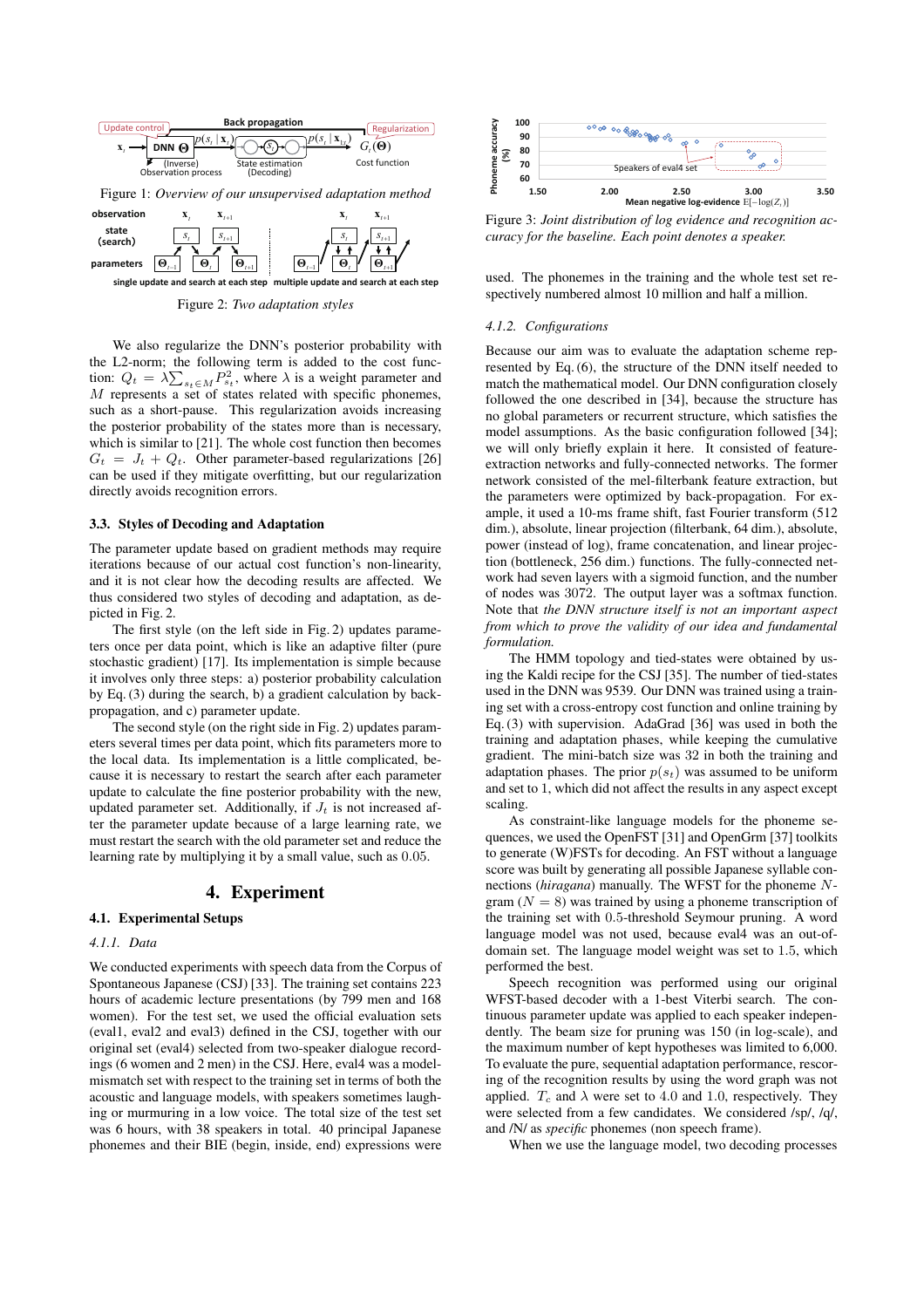Table 1: *Phoneme accuracy (%): only acoustic model*

| Set/Spkr          | baseline | CE       | AF       | $\overline{AF}$ +r | $AF+r+u$ | $Irr +r + u$ |
|-------------------|----------|----------|----------|--------------------|----------|--------------|
| eval1             | 91.88    | 92.15    | 92.19    | $\overline{92.38}$ | 92.38    | 92.41        |
| eval <sub>2</sub> | 93.58    | 94.21    | 94.35    | 94.68              | 94.68    | 94.73        |
| eval <sub>3</sub> | 89.90    | 90.50    | 90.62    | 90.76              | 90.84    | 90.91        |
| eval <sub>4</sub> | 77.19    | 77.49    | 77.82    | 78.56              | 79.30    | 79.29        |
| Sum/Ave.          | 90.13    | 90.59    | 90.72    | 91.04              | 91.13    | 91.17        |
| SpkrA             | 87.90    | 91.91    | 92.69    | 94.21              | 94.20    | 94.21        |
| SpkrB             | 75.37    | 74.94    | 76.10    | 76.50              | 76.53    | 76.81        |
| $\alpha$          |          | $1.0e-2$ | $6.0e-3$ | $2.0e-2$           | $2.0e-2$ | $6.7e-3$     |



Figure 4: *Improvement of accuracy and ERR for each speaker*



Figure 5: *Smoothed*  $J_t$  *of the baseline and*  $AF+r+u$ 

run in parallel. One decoder is used for back-propagation of the acoustic model *without any influence from the language score*. The other decoder is used for the hypothesis search using the language score. The DNN posterior  $P_{s_t}$  is shared among these two decoders.

#### 4.2. Results and Discussion

First, we found that the evidence functioned as a measurement of the model mismatch, as indicated in Fig. 3, which shows the relationship between the mean negative log evidence  $\mathbb{E}_t[-\log(Z_t)]$  and the phoneme recognition accuracy of the baseline for each speaker. Here, the *baseline* means the recognition results without adaptation or language score. The recognition accuracy was widespread, and the evidence was closely correlated with the recognition accuracy. The values of eval4's evidence are obviously different from those of the other sets. We can also say that *the distribution between the speakers and the degrees of model mismatch was a reasonable measure* with which to evaluate the stability of our adaptation method.

Table 1 summarizes the phoneme recognition accuracies of the baseline and our methods for each test set, along with the results for two typical speakers (spkrA in the eval2 set and spkrB in the eval4 set). The learning rates  $\alpha$  for the best total accuracy during adaptation are also shown. In the table, *CE* denotes the cross-entropy cost function described in section 2.2, while *AF* and *Itr* respectively denote adaptive filtering and an iterative adaptation style with three iterations.  $+r$  and  $+u$  denote methods with regularization and update control, respectively. On average, the accuracies of AF improved by 0.59 and 0.13 from those of the baseline and CE, and AF+r+u additionally outperformed AF by 0.41 on average. In particular, the improvement for eval4 was 1.48, which indicates that update control and regularization are important for model-mismatched conditions such as eval4. Note that CE failed in the case of SpkrB, who spoke about a different topic. Because the gap between AF+r+u and Itr+r+u was small, we conclude that AF-style decoding is an efficient implementation of online adaptation that balances the accuracy and computational cost.

Table 2: *Phoneme accuracy (%): with phoneme 8-gram score*

| Set/Spkr          | baseline | <b>CE</b> | AF       | $\overline{AF}$ +r+u | $I$ tr+r+u |
|-------------------|----------|-----------|----------|----------------------|------------|
| eval1             | 93.42    | 93.41     | 93.50    | 93.64                | 93.42      |
| eval <sub>2</sub> | 94.89    | 95.11     | 95.38    | 95.67                | 95.55      |
| eval <sub>3</sub> | 91.47    | 91.61     | 91.72    | 91.99                | 91.91      |
| eval4             | 77.82    | 77.14     | 76.74    | 79.32                | 79.86      |
| Sum/Ave.          | 91.48    | 91.50     | 91.59    | 92.12                | 91.93      |
| SpkrA             | 91.55    | 94.02     | 95.65    | 96.76                | 96.43      |
| SpkrB             | 73.25    | 72.12     | 73.90    | 76.59                | 76.78      |
| $\alpha$          |          | $6.0e-3$  | $6.0e-3$ | $2.0e-2$             | $6.7 - e3$ |

We confirmed that the AM adaption is also effective with constraint-like language models. Table 2 summarizes the phoneme recognition accuracies of the baseline and our methods in terms of the phoneme 8-gram score in parallel decoding. Our adaptation method improved accuracy in all cases, even with an 8-gram score. Note that the accuracy for eval4 with the baseline did not improve much by using this score because of the domain mismatch. While the phoneme accuracy for SpkrB dropped even when the 8-gram was used, the update control and regularization improved accuracy in such mismatched cases.

Figure 4 shows each speaker's performance improvement from the viewpoint of their phoneme accuracy. The horizontal axis indicates the baseline's phoneme accuracy without a language score. The left vertical axis indicates the difference in accuracy between AF+r+u and the baseline, and the right vertical axis indicates the corresponding error reduction rate (ERR). The speaker-mean improvement in the phoneme accuracy was 1.13, with a maximum of 6.3. The speaker-mean ERR rate was 10.29, with a maximum of 52.0. Although the degree of improvement differed among speakers, some ERRs were over 20 even in the region of phoneme accuracies over 95%.

We expect that the performance of our method will improve with more and more data, which is an important aspect for life-long-learning spoken dialogue systems. Figure 5 plots the SpkrB's smoothed  $J_t$  of the baseline and AF+r+u at each frame. The horizontal axis indicates the cumulative length of utterances. Note that *the improvements of our method come from the latter parts of the utterace* in the experiments. Since the gap does not seem to converge, continuous adaptation has potential for further improvement.

Although we used the adaptive filtering style (stochastic gradient), a more optimized parameter-update algorithm would be obtained by using a Bayesian framework or nonlinear adaptive filterings such as [27] and Kalman/particle filtering [30, 38, 32]. Because this problem involves nonlinear, unsupervised/blind adaptation, it is a challenging problem. Remaining issues include evaluations of other DNN configurations including recurrent structures and in combination of other adaptation methods.

## 5. Conclusion

We tackled the problem of unsupervised sequential adaptation of a DNN-HMM acoustic model. We formulated the adaptation by using the conditional likelihood and derived a parameter adaptation rule. We proposed parameter update control and regularization using the L2-norm of the DNN's posterior probability to avoid unstable behavior in adaptation. Our experiments revealed that the method worked and it improved phoneme recognition accuracy by a maximum of 6.3.

Acknowledgement This work was supported by JST, PRESTO Grant Number JPMJPR1857, Japan.